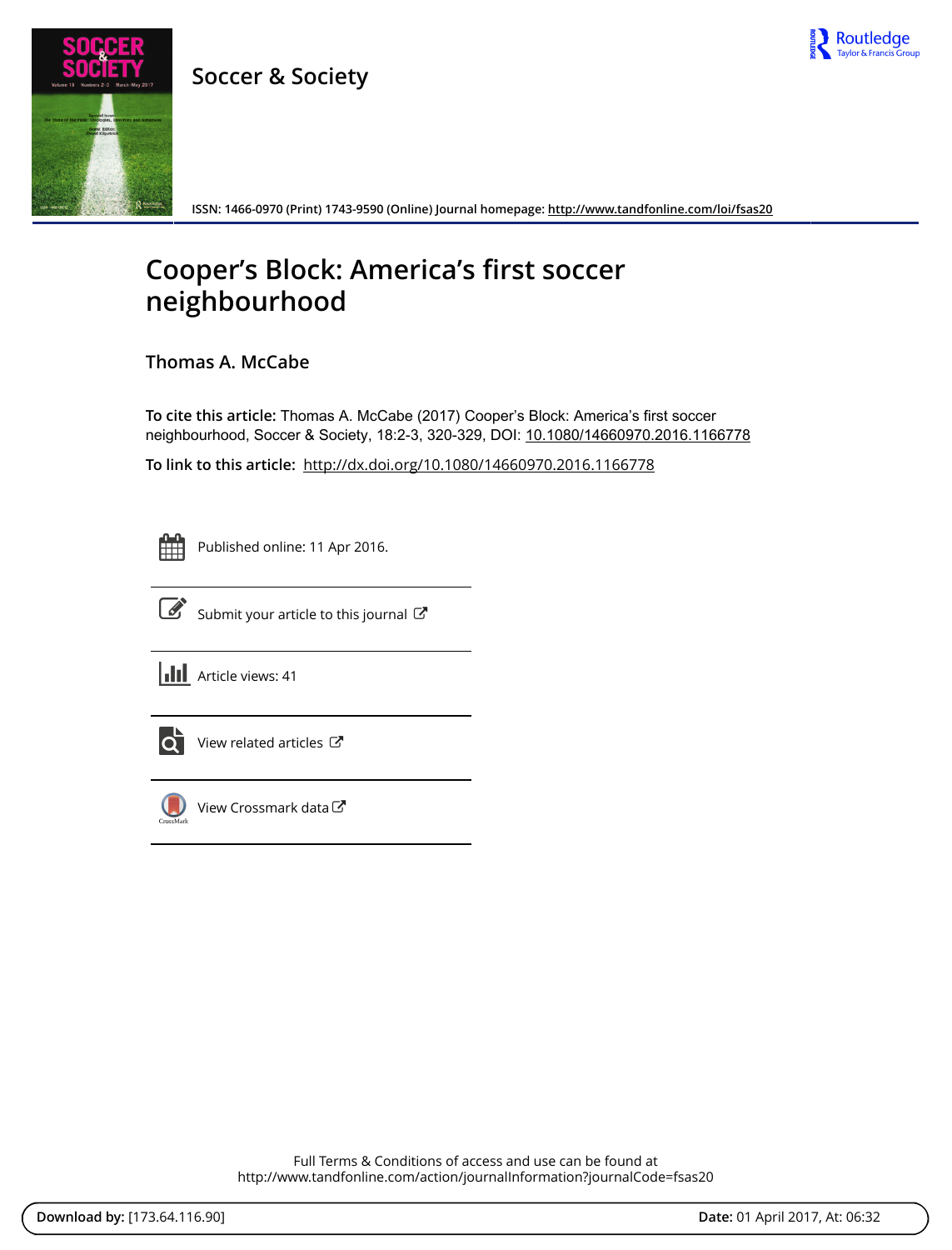## Cooper's Block: America's first soccer neighbourhood

Thomas A. McCabe\*

Department of History, Rutgers University-Newark, Newark, NJ, USA

This essay traces the evolution and influence of Cooper's Block, a previously unknown Kearny, New Jersey soccer neighbourhood. During the late nineteenth and early twentieth centuries, The Block, a tiny soccer-loving hamlet on the banks of the Passaic River, played a pivotal role in nurturing, supporting and growing the game. British immigrants lived, worked and played in what came to be called 'the cradle of American soccer' and, in the process, continued to weave soccer into the fabric of everyday life. Soccer was not on the margins of American sporting space in places like Kearny as the intersection of immigration, labour and leisure established the game in certain urban neighbourhoods. Boys played on sandlots and for junior teams; men competed on weekends in a variety of leagues (amateur, semi-pro and professional) for a plethora of teams; and some players who grew up there went on to represent the United States on foreign tours and in World Cups. Cooper's Block was both a founding and foundational American soccer neighbourhood.

Three hundred people gathered at Kearny's First Ward Republican Club on 15 December 1936, and began the evening's festivities by singing, 'Hail, Hail, the Gang's All Here'! The crowd members sang the popular tune 'loudly and with plenty of feeling' because they had grown up in Cooper's Block, a neighbourhood in lower Kearny, New Jersey. Most had moved on from their humble beginnings, but fondly remembered 'an institution known the world over as The Block'. It was the archetypical working-class neighbourhood where proud people tried to pull themselves up by their own bootstraps. Whether they made it out or not, 'Cooper's Block alumni' came back to toast the memories of what they considered 'a school for life'.

Congressman Fred A. Hartley, dubbed The Block's 'First Citizen', served as toastmaster and chairman of the reunion committee. He read a series of telegrams from the Vice-President of the United States, two senators and the governor of New Jersey. 'Men high in politics, business and industry joined with less fortunate former neighbours' that evening to enjoy the entertainment provided by The Three DeMarco Sisters. Attendees paged through a reunion newsletter that recalled life in the old neighbourhood. Former residents also left with a small wooden square salvaged from tenement clapboards. Imprinted on the souvenir was the saying, 'A Chip Off The Old Block'. 'It was a night of handshaking, backslapping and reminiscing,' noted one attendee. 'The boys got together and recalled their pranks, their happy gatherings and their troubles. They talked about their fights and their romances'. They also talked soccer.

<sup>\*</sup>Email: [tamccabe@andromeda.rutgers.edu](mailto:tamccabe@andromeda.rutgers.edu)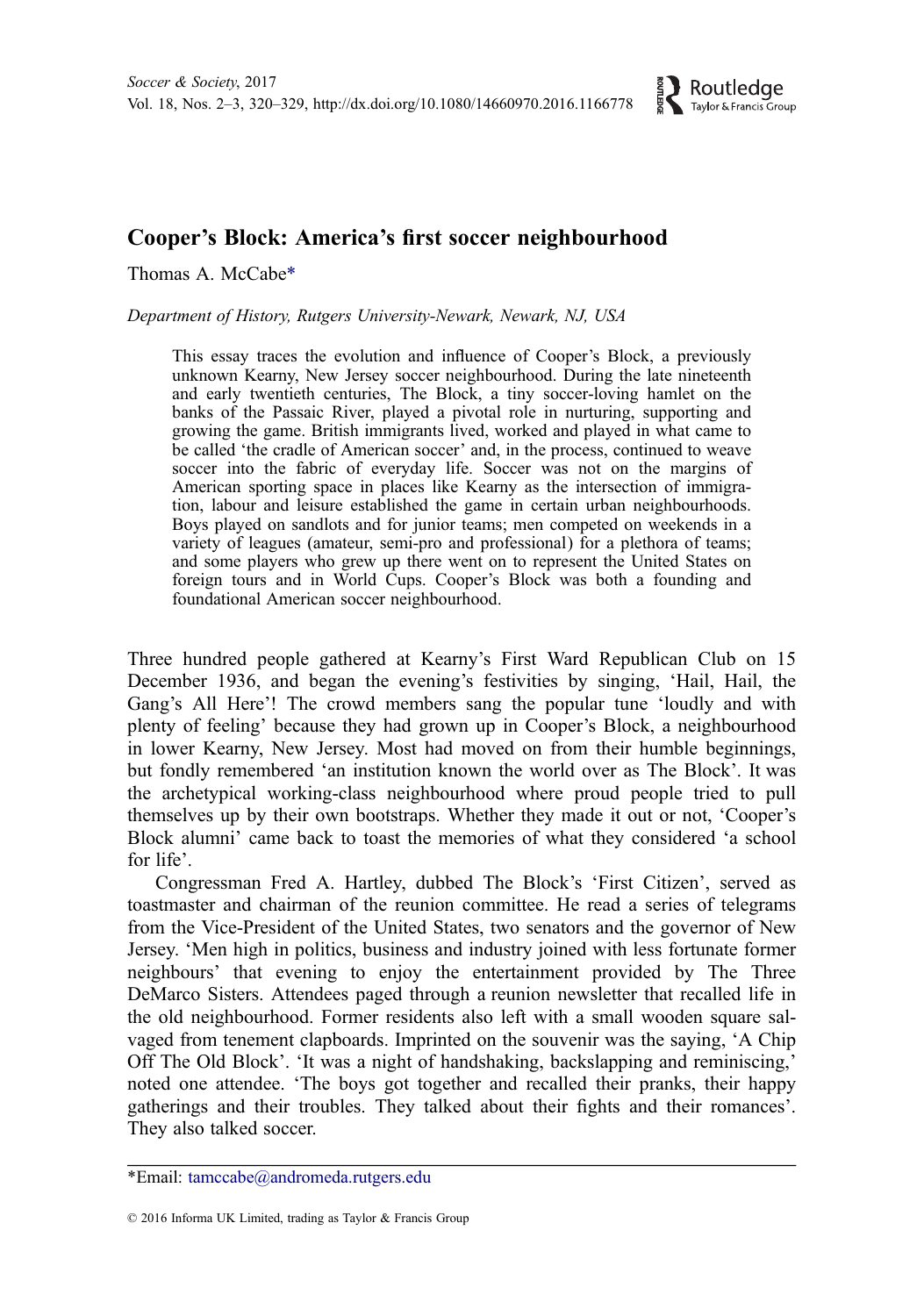Tom Connell, a sportswriter for the Newark Evening News, attended the reunion and wrote about the neighbourhood's sporting importance: 'The Block symbolizes soccer in all its glory, from the time the game was introduced in this country until it reached its peak of popularity [after World War I]'. Reunion attendees, including some of the best players in American soccer history, lauded The Block as the oldest and most important soccer neighbourhood in the country. Like Connell, they appreciated the fact that it raised, nourished and supported players, officials and fans for over five decades.This essay traces the evolution and influence of Cooper's Block, a previously unknown Kearny, New Jersey soccer neighbourhood, during the late nineteenth and early twentieth centuries. The Block, a tiny soccer-loving hamlet on the banks of the Passaic River, was both a founding and foundational American soccer neighbourhood. $<sup>1</sup>$ </sup>

John and Fred Cooper were guests of honour at the reunion as it was their parents who built the tenements that had housed generations of soccer-loving immigrants and their descendants. John and Mary Cooper moved to Kearny in the early 1880s and almost immediately noticed a glaring need. There were two monstrous mills, Clark Thread Company of Scotland and Marshall Flax Spinning Company of England, but little housing for its workers. The enterprising couple hired a gang of carpenters, masons and plumbers to build a dozen large wooden tenements and opened up a general store at the neighbourhood's core. A third factory complex sprang up like a brick behemoth north of the Clark and Marshall plants, when Sir Michael Nairn decided to bring his linoleum firm to Kearny in 1886. 'For those families, the first mainland soil they set foot on was [Nairn] property', recalled an employee. A Nairn official 'would collect new arrivals at Ellis Island, take them on a barge through Newark Bay and up the Passaic River, landing right at the company dock by the warehouse'. The same was true for thousands of other newcomers from England, Ireland, and especially Scotland.<sup>[2](#page-9-0)</sup>

The Coopers built additional tenements to accommodate the continual influx of immigrants, and by the turn of the century the 10-block neighbourhood was the centre of working-class life and leisure in Kearny and East Newark, a tiny village that broke away from Kearny in 1895. Bounded by the Passaic River to the west, Belgrove Drive to the north, Kearny Avenue to the east, and the Newark line of the Erie Railroad to the north, The Block was not only shoehorned between three massive mills, its outlines resembled an old-fashioned leather soccer boot. It was altogether fitting because immigrants, often bound to six-year work contracts, brought their love of soccer with them across the Atlantic Ocean. In fact, every conceivable narrative of American soccer occurred within The Block, from the game's pioneer players, teams, leagues and organizations to the confluence of immigration, work and leisure. $3$ 

It seemed like soccer was everywhere, literally part of The Block's DNA, not on the sporting margins as some scholars have maintained over the years.<sup>4</sup> Children first played soccer on its sandlots before joining youth and school teams. Men played for dozens of teams, ranging from lousy amateur ones to top professional sides, at one of three local fields: Riverside Oval, Washington School Oval, and Clark Field. All three fields were either within the confines of The Block, or within a five-minute walk of its borders, and men and boys flocked there on weekends. Often donning woollen caps and overcoats because soccer was 'the outdoor winter sport', supporters witnessed some of the best soccer the country had to offer. Local semi-professional teams like the West Hudsons and Scottish-Americans succeeded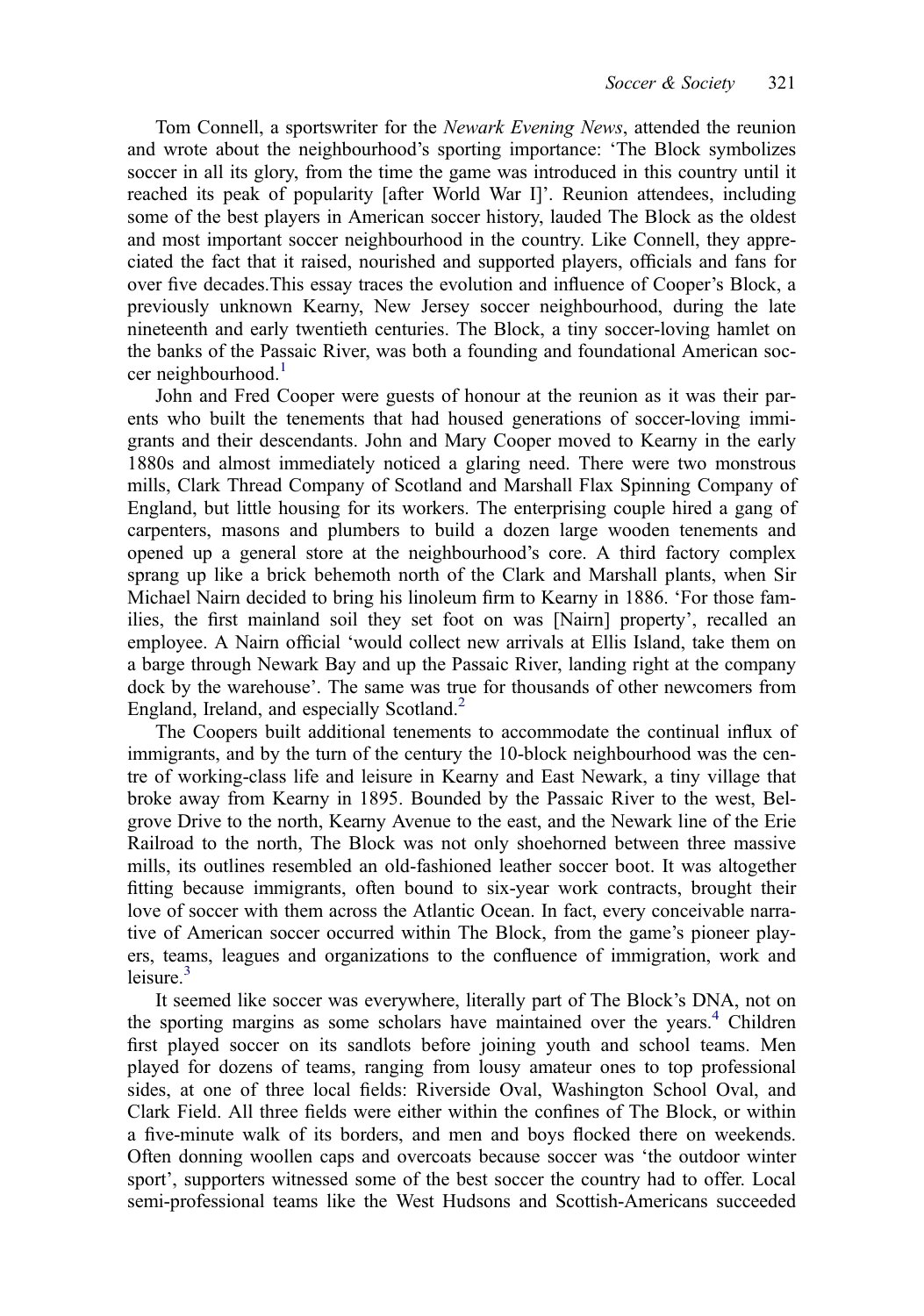Clark's ONT as dominant teams by the early 1900s. Young and old watched and talked about the game constantly, whether in local taverns or along the sidelines at matches. It was a cradle-to-grave soccer environment and proof that geography could be sporting destiny.<sup>5</sup>

The Block was an immigrant, working-class district where women waited to buy fish until 6:00 PM, knowing the fishmonger had to give them a good price before it spoiled. It was a place where families shared a common bathtub, and huddled around a wood stove for heat in the wintertime. In the summertime, the kids walked past a foul-smelling slaughterhouse and bathed in the less-than-pristine Passaic River. Each year, it seemed, someone drowned in its murky waters, trying to cool off in the hot summer months. Since there were no indoor bathrooms, one-seat outhouses stood in each backyard. Older members of the family, as well as women, didn't use the 'one-seaters' after dark, and took care of their business inside on a wooden commode lined with a metal bucket. Young boys had to empty it of 'night soil' every morning, and the '6 AM bucket brigade' was described as 'an odoriferous affair'.

The Block was also a place where everyone worked. Family members, male and female and as young as 11, walked to one of the three local mills each morning to work 10 to 12-hour days. And it was a neighbourhood where after work and on weekends, people eagerly sought out recreation. The kids played in the street or vacant lots near their homes, but some even wandered off to play in the Kearny Woods or near the Kearny Castle, the mansion of the town's namesake, Major General Philip Kearny, commander of New Jersey troops in the American Civil War. Men patronized one of the many 'thirst emporiums', including Ford's Bar at the foot of Johnston Avenue, and talked about work, politics, religion and sport. They drank hard, too. And when residents could, they escaped to another world, watching silent films and the first 'talkies' at Grant Theatre. $<sup>6</sup>$  $<sup>6</sup>$  $<sup>6</sup>$ </sup>

The Block was a soccer incubator, where, according to local historian and former player George Rogers, 'children are cradled in soccer'.<sup>[7](#page-9-0)</sup> Many clubs had junior teams, which offered teens and young men an opportunity to play before breaking into the first teams. Young kids played the sport, most often in sandlots, but they did not always do so with a ball. 'One of the primary requisites in the business of getting along with the kids on The Block was the ability to kick a tin can with uncanny skill', noted a local newspaperman. That skill transferred over to soccer, and at places like 'Tin Can Oval', a sandlot in the shadow of the mills, soccer players were first made and 'from such a setting came many of the outstanding figures in American soccer'.<sup>[8](#page-9-0)</sup>

In The Block, and in other major 'cradles' of early American soccer like it, soccer was played in both sun and shadow, but also in rain, sleet or snow. Most of the fields had little to no grass, so in the foul weather of mid-winter the ground could be virtually unplayable. Yet, hardy soccer players persisted, playing during a 'disagreeable drizzle', in 'a veritable sea of mud', or 'ankle-deep snow', but such conditions often made for less than desirable soccer. Also, the rough-and-tumble nature of the soccer frequently led to violence, both on the field and in the crowd. 'Fans figured they were entitled to a refund if they were not furnished with a few free-for-all fights', noted one observer. Fans also abused the referee, verbally and physically, and on occasion, spectators charged the field to confront, or even strike, the official. Fuelled by alcohol, 'the saloon element' confirmed soccer's image as a rough,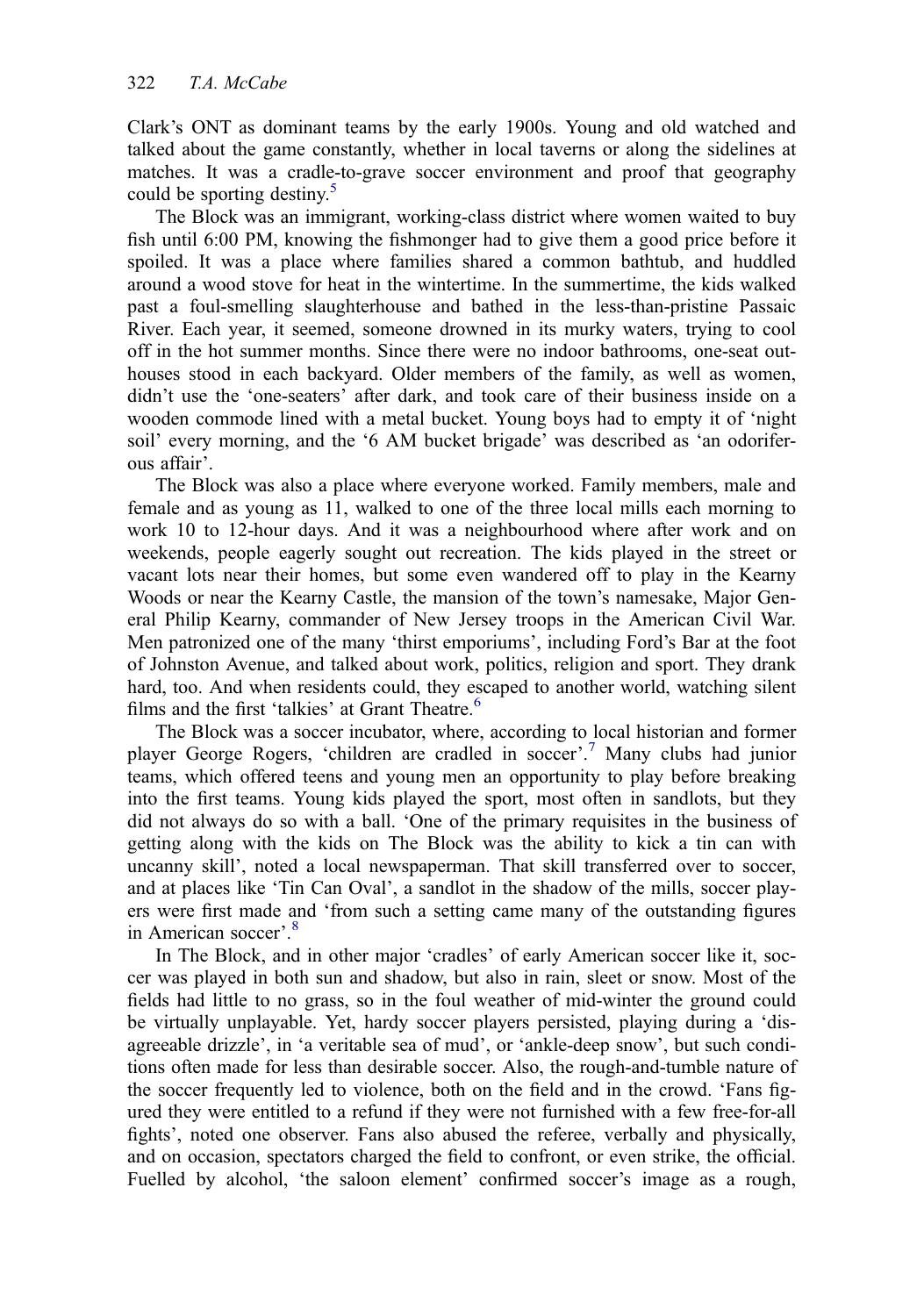tough, working-class affair. 'Soccer [was] not exactly a gentle pastime', said one commentator on the early game, and therefore, a soccer player 'in those days' was 'one of three things: rough, tough, or both'.<sup>[9](#page-9-0)</sup>

As soccer became more popular, local sportswriters, more attuned to football, basketball and baseball, grudgingly covered the sport in greater detail. They called it 'the soccer bug', like it was some sort of sporting virus brought to American shores as part of the 'immigrant menace'. [10](#page-9-0) The historian Stephen Hardy rightly argued that 'the athletic germ that infected the country after the Civil War found its most fertile ground in cities', and in the case of Kearny, and several other surrounding industrial towns, soccer's not-so-visible microbes crept into its various immigrant communi-ties.<sup>[11](#page-9-0)</sup> Marginalized for long periods of time, the game proved to be a resilient strain of the 'sporting craze', and three representative families – the Fishers, Fords and Starks – caught 'the soccer bug' and passed it on to successive generations.

The Fishers are among the first families of American soccer, and they are likely the longest-continually kicking clan in US soccer history. George Fisher lived a mile and one half from central London's Freemasons' Tavern in 1863, where a group of men agreed to the modern rules of association football. While in the English capital young George may well have played the game that would conquer the world, and he most certainly arrived in his adopted country after the global game had splashed ashore. The 24-year-old English immigrant settled in New York City in 1872, and married Margaret McMahon four years later. By 1880, the young couple had three children; a decade later there were ten. Their apartment in Manhattan's Hell's Kitchen was no longer large enough, so the family moved across the Hudson River and Jersey Meadows to Kearny.<sup>12</sup>

The Fishers moved into new worker housing built by Marshall Linen, a block or so from the tenements built by the Coopers, and it must have seemed heavenly to the large family. The house was one of a dozen in a complex called 'The Twelve Apostles' and, fittingly, it was across Watts Street from four homes for the foremen's families that folks referred to as Matthew, Mark, Luke and John.<sup>[13](#page-9-0)</sup> George found work as a brass finisher, an upgrade from his years as a labourer in New York. There was room to play for the children, who played lots of soccer because they now lived in one of the game's hotbeds. The American Football Association (AFA) had been founded in 1884 in a Clark Thread Company building on the Newark side of the river, but the company team played on nearby Clark Field and became the first American soccer dynasty, winning the first three AFA cups from 1885 through 1887. Together, the soccer-centric towns of Kearny, East Newark and Harrison came to be called 'the cradle of American soccer'.<sup>[14](#page-9-0)</sup>

The eldest son George, Jr. listed himself and the family apartment as the contact for a new Under-15 team – Young Kearny Cedars – in 1894, months after the family settled in the area. The Fisher brothers made up the spine of the new team with George, Jr., Leonard and Andrew all playing. Brothers Tommy, Charlie and Frank were all too young for the team, but they would become local legends in due time. The six soccer-playing siblings lived within kicking distance of Riverside Oval, where the Young Cedars played, and a short walk to Clark Field, the mecca of the metropolitan soccer community of New Jersey and New York. Plus, there were several sandlots where neighbourhood boys tested their mettle against one another – a tradition that continued well into the next century. Kurt Rausch, a distant relative of the Fishers, recalled his own father's upbringing in The Block: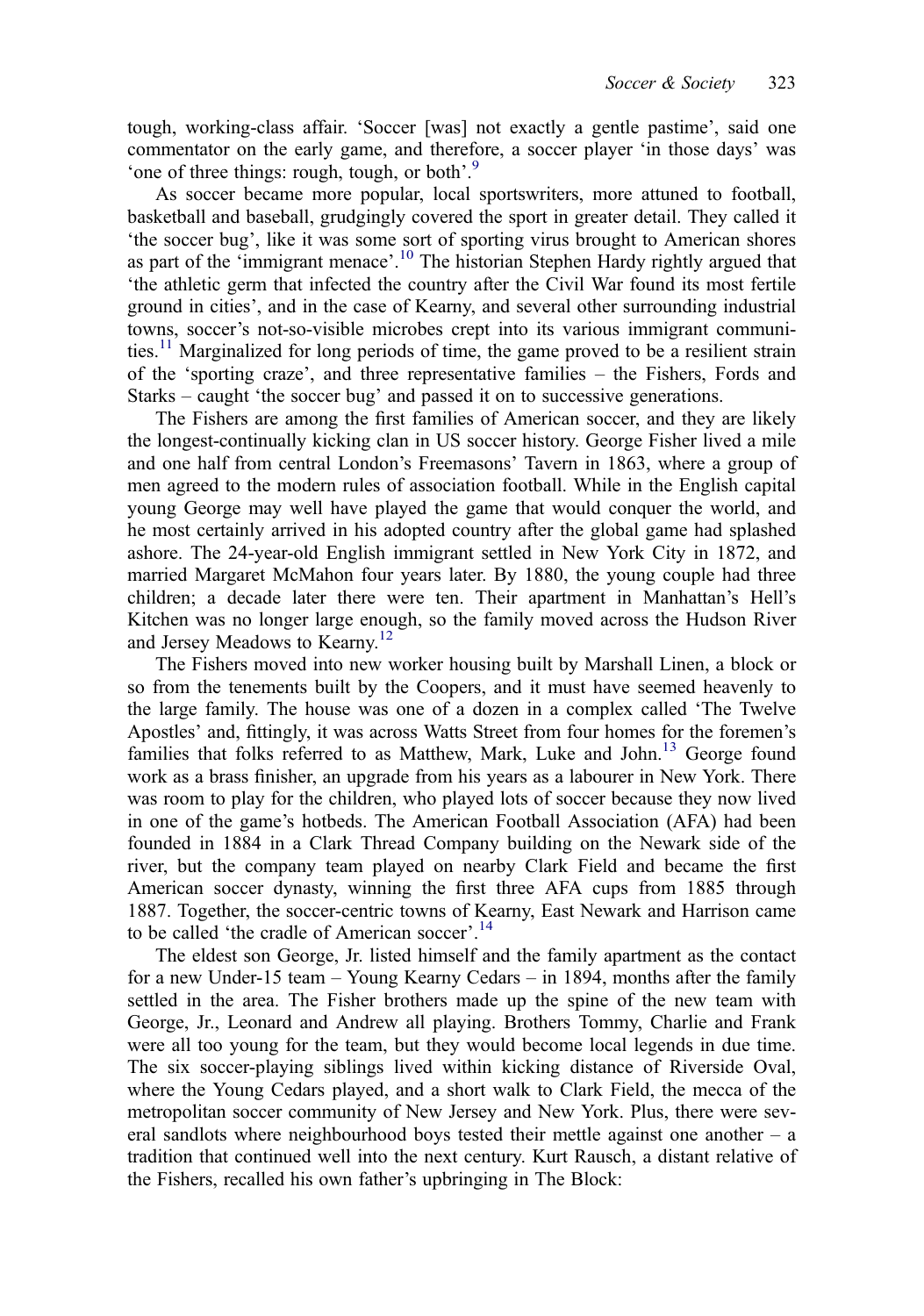My father would see a friend walk out of his house dribbling a soccer ball down the street. He'd whistle and another boy would come out, and then they'd whistle further down the street. Soon, they had enough guys to play.

It was the clarion call that generations answered.<sup>[15](#page-9-0)</sup>

By 1900, most of the Fisher boys and girls worked at local factories: Leonard was a toolmaker; Mary was a winder at the thread mill; Tommy and Charlie worked as tier boys at Nairn Linoleum; and the two youngest, Henry and Frank, still attended school. George, Sr., now 51, still worked as a brass finisher. Several of his sons made their way from the sandlots to the semi-professional squads in the National Association Foot Ball League (NAFBL), the strongest league in the country until the formation of the ASL in 1921. Tommy and Charlie turned out for Clark AA, the reincarnated side of the thread mill, in league and cup games during the 1906–1907 campaign. Wingers in the standard 2-3-5 formation, both brothers scored against West Hudson AA to knock the defending champion out of the AFA Cup. Two seasons later the brothers led Clark AA to the 1909 NAFBL championship, the same year that George, Sr. succumbed to pancreatic cancer. The patriarch of the soccer-loving family died the day after Clark AA beat Fall River, Massachusetts in the cup. Uncharacteristically, Charlie, who old-timers said possessed the deadliest shot 'in the cradle', missed two penalty kicks that day, but the Fisher clan continues to play soccer in New Jersey to this day, an unprecedented run from Cooper's Block to the suburbs of the Garden State.<sup>[16](#page-9-0)</sup>

John and Jim Ford, born in 1889 and 1890, respectively, spent over a third of their lives in the sole of the boot-shaped Cooper's Block. To know their world is to know the roots of much of American soccer because they both made sizable contributions to the local and national soccer scenes. The brothers grew up at 25 Johnston Avenue along with two older sisters, just across the railroad tracks from Clark Thread Mill. Their parents left an English textile town for Kearny in 1886, with James, their father, finding work as a day labourer, and their mother, Rose, raising the young family at home. The boys' uncle also emigrated and he eventually owned a Johnston Avenue tavern called Ford's Bar.[17](#page-9-0) Life for many in the predominantly immigrant, working-class community centred on a few simple things – work, religion and leisure – and in the Ford family, the pull of the pulpit, pub and pitch was especially strong.

As Roman Catholics of Irish heritage, the Fords were part of the minority in Kearny, a predominantly Scottish and Presbyterian town. 'The people of Kearny are largely Protestants, while in Harrison, Roman Catholics are in the great majority', wrote Daniel Van Winkle in his 1924 history of Hudson County. Van Winkle insisted 'religious differences or friction, however, do not exist, and never have'.<sup>[18](#page-9-0)</sup> Yet, religious tensions did exist, and when a patron threatened to sing an anti-Catholic song at Ford's bar before Prohibition, another man retorted, 'You'll sing it at your own risk'. On another occasion, two men helped a Block tenant move to a nearby city, and in the process one of them dropped a large framed picture of Pope Leo. 'You Scotch bastard', yelled the other. 'If that was a picture of King William, you'd be more careful'. Religion was a badge, an identifier, so much so that when one resident answered questions on a government form, he wondered if 'occupation' meant 'Catholic or Protestant'?<sup>[19](#page-9-0)</sup> By the early 1900s, Kearny and nearby Harrison had their own version of Glasgow's 'Old Firm', the bitter sectarian rivalry between Protestant Rangers FC and Catholic Celtic FC. Some of the fiercest and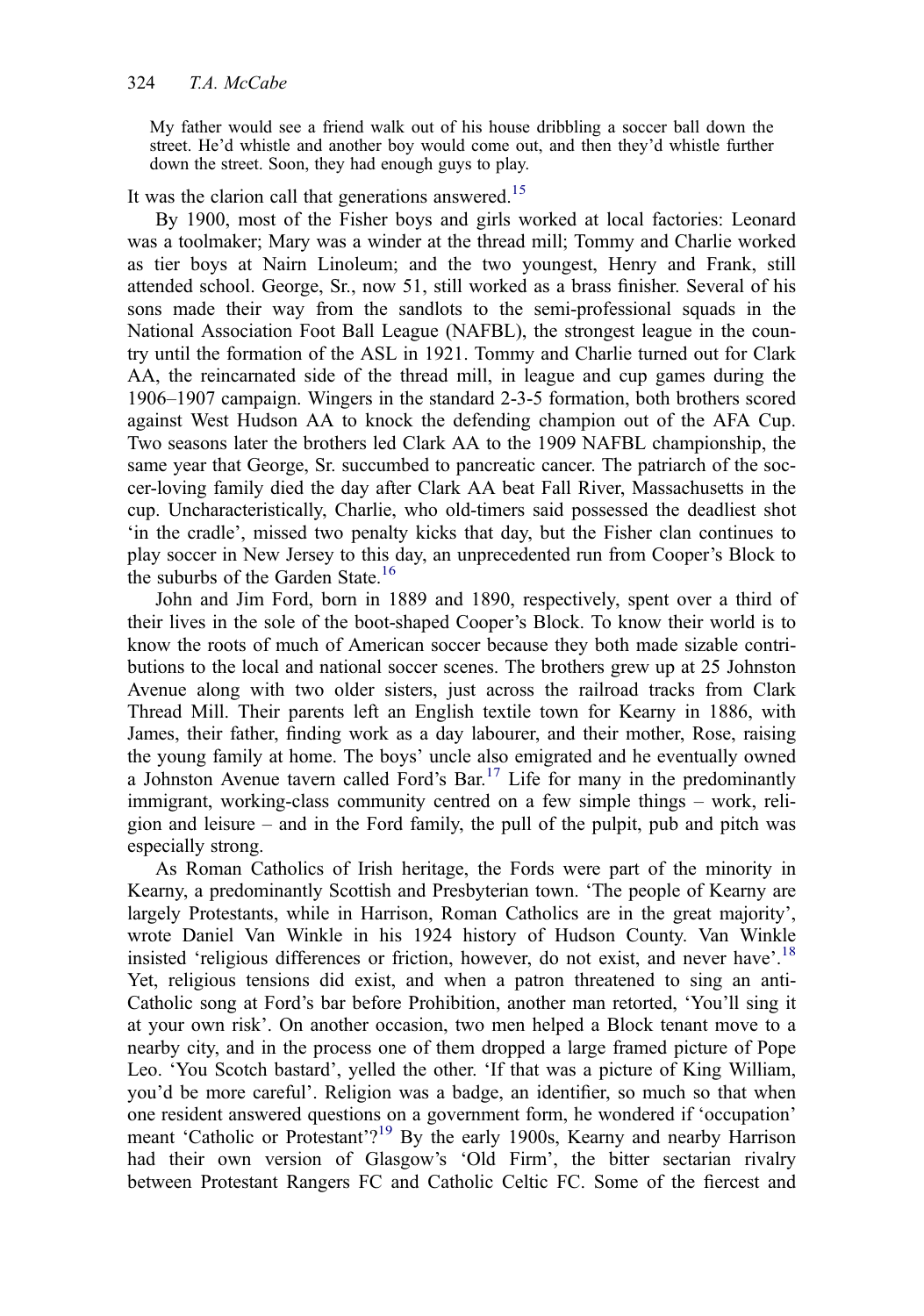best-attended games at Clark's Field were those between the Scottish-Americans and Celtic AC, later the Irish-Americans.<sup>[20](#page-9-0)</sup>

Work mattered, too, and most began work in their teens in order to help supplement the family income. In 1900, the Ford sisters worked as 'doffers' and changed out used spools of thread at the local mill. John and Jim were still in school at St. Cecilia's, a Catholic grammar and high school on Kearny Avenue. But by 1910, after some high school, they also went to work in the mill. Their father no longer worked as a labourer, but tended bar at his brother's tavern, which also sponsored a soccer team. When the Great War broke out in Europe, John worked as an electrician and Jim as a machinist. By the time the brothers registered for the US Army in 1917, John was a labourer at Nairn Linoleum Company, and Jim worked as a machinist at Bethlehem Steel in Pennsylvania, where he also played for their powerhouse company team. Work was always a constant, but so was soccer.

Like the Fishers, soccer helped shape the Fords' worldview, and early on they learned lessons about teamwork, toughness and tenacity in The Block's sandlots. A distant relative saw soccer as a birthright, saying, 'The Fords didn't just feed their children milk, we fed them soccer<sup>21</sup>The Ford boys played in pick-up games throughout their childhoods, and when they were old enough they joined junior teams. In their late teens, the brothers finally broke into senior sides. John was a tall, slender striker who played for more than a handful of teams throughout his 17-yearlong career, including the Scottish-Americans of Kearny, Jersey AC of Jersey City, the Paterson Rangers, and the Eurekas of Harrison. Jim played even longer, and as a wiry, hard-working outside forward or halfback, he suited up for Brooklyn FC, Bethlehem Steel, Jersey AC, Harrison SC, the New York Giants, and the Newark Skeeters<sup>[22](#page-9-0)</sup>

Most players of the era saw cup games as the big occasions because they drew the largest crowds and garnered the most publicity from the local sporting press. Soccer in the United States has a long history of cup competition, beginning with the AFA cup in 1884, and then with the National Challenge Cup (NCC) in 1913, which is still played today under a different name – the US Open Cup. Jim Ford scored in the first two NCC winning sides, first for Brooklyn in 1914, and second for Bethlehem Steel in 1915. During the 1915–1916 cup competitions, the brothers played for little-fancied Jersey AC, and managed to shock several top teams.<sup>[23](#page-9-0)</sup>

On 7 November 1915, one thousand spectators watched the Jersey City-based amateurs take on the semi-professional West Hudsons in the first round of the AFA cup. The Jerseys had several players from The Block in their line-up, but it was Jim Ford who made a lasting impression. In the second half he dribbled through the West Hudson defence, and shot with 'lightning speed, straight and true in the net'. That goal stood and the Jerseys knocked out the three-time cup champions. Thomas Adam, the West Hudson coach who lived only blocks from the Fords, filed a protest, accusing Jim of receiving a 10-dollar signing bonus from the Jerseys. As an amateur Jim was not supposed to play for money, but many 'amateurs' did in order to supplement their working-class wages. 'He's sore because I turned [his team] down', said Ford. 'I can prove I am innocent of the charge'. The West Hudsons lost the protest and the Ford brothers moved on to the next round.<sup>[24](#page-9-0)</sup>

Two weeks later, the Jerseys hosted the Scottish-Americans of Kearny in the first round of the other cup, the NCC. The Scots featured the young Stark brothers, Archie and Tommy, who were born in Glasgow, Scotland, but immigrated to Kearny as teenagers. If the Fishers and Fords were among the first families of American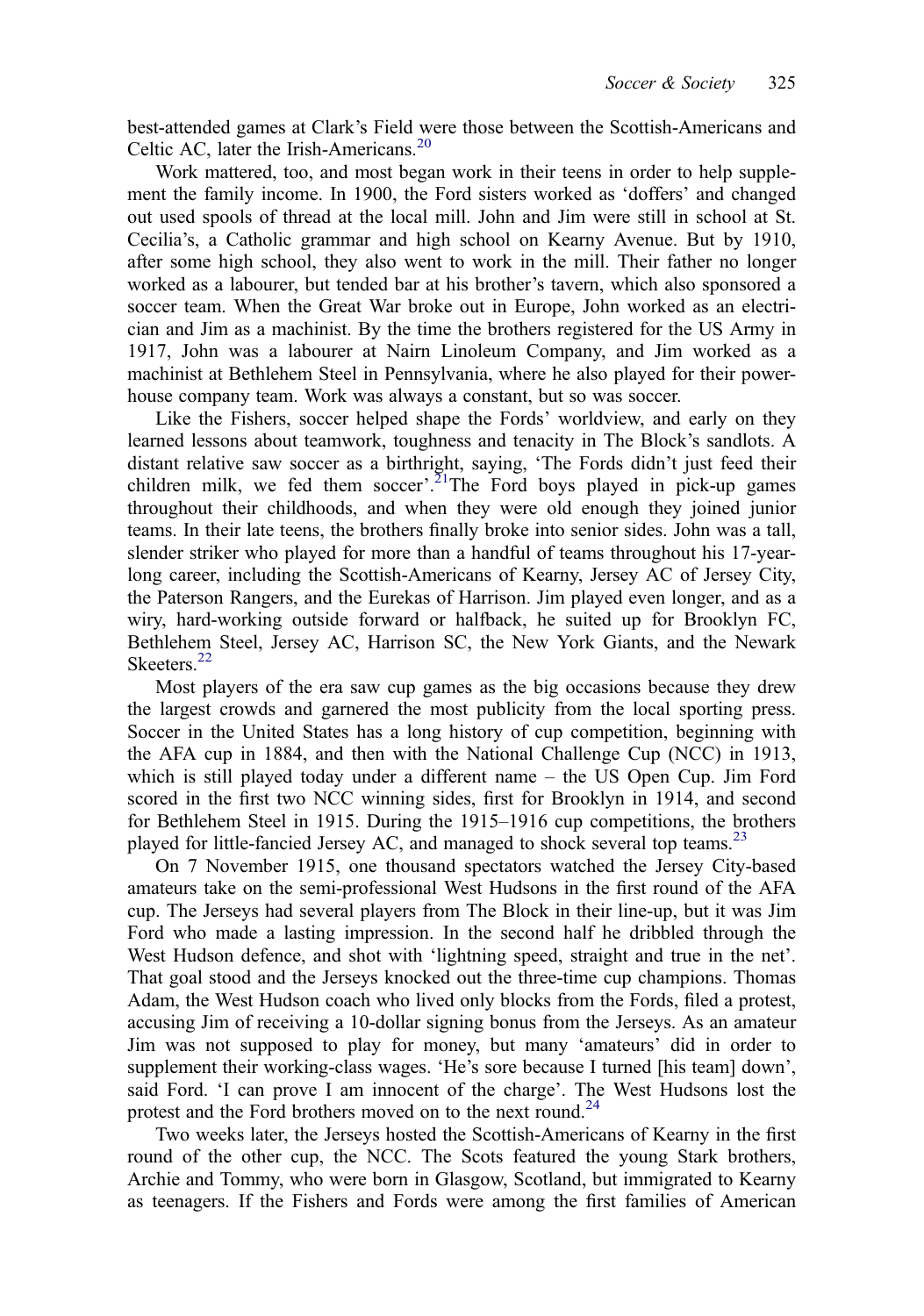soccer, then the Starks would become American soccer royalty. By 1915, at age 17, Archie was already on his way to becoming the most prolific goal-scorer in American soccer history. Tommy, aged 19, was a stalwart defender. The up-and-coming side was a classic blend of youth and experience, and during the 1914–1915 season the Scots challenged the old order, finishing third in the NAFBL and winning the AFA Cup. Archie scored the lone goal in the final while Tommy helped shut down the Brooklyn Celtic attack before 5000 at Newark's Bartell's Park. Both Starks would go on to represent the USA at the international level in 1925, the first official US match on home soil. A quarter century after that historic match, a 6–1 victory over Canada in which Archie scored five, one newspaper poll voted him the best American player in the first half of the twentieth century (25% of the top 12 vote getters were also from The Block).<sup>25</sup>

In the 1916 NCC Cup the underdog Jerseys started poorly, especially since they could not score with gale force winds at their backs during the first half. The Scots scored instead. At the break, several Scots players stood at midfield smoking cigarettes, no doubt thinking that the second half would be a breeze. Yet, the winds of fortune blew in the Jerseys' favour as John won a penalty kick within a minute of the restart. With the game deadlocked, the Scots targeted Jim Ford for rough treatment. At one point, Jim 'was charged so heavily that he was sent flying over the ropes … that lined the field'. Opponents then squared up to give an exhibition of the 'manly art', but the Fords delivered the knockout blow. Jim sent in a cross that his brother smashed home for the winning goal. '[John's] teammates nearly pulled him apart in attempting to shake his hand and hug him and one or two fair rooters insisted upon going on the field and kissing the bashful younger resident of Kearny', noted the local newspaper. Jersey AC had earned another 'sensational victory', and hoped to make a run to the final, which some wanted to stage in Newark's Weequahic Park as part of the city's 250th anniversary celebration.<sup>[26](#page-10-0)</sup>

The Jerseys did not make it to the NCC final (lost in second round to Brooklyn Celtic FC), or to the AFA final either (lost in the quarterfinal to eventual champion Bethlehem Steel FC), but the Ford brothers relished their time together. The twoweek stretch in November 1915 was probably the high point for the tandem. Jim, one of the best American wingers, was one of four players from The Block to travel with the first-ever US national team on a tour of Scandinavia that summer. They played together for Jersey AC after Jim's return that fall, but at the end of the 1917 season, the brothers, along with many other players from The Block joined the military and prepared for war. $27$ 

Stateside soccer struggled during the war as some teams lost the bulk of their players to enlistment. For example, Jersey AC and the West Hudsons lost so many players to the war that the clubs dropped out of the NAFBL before the season started, and the Scots had to take a leave of absence after only five games due to player shortages. While the Fisher brothers played soccer on the home front throughout the war, the Fords and Starks joined the service. John Ford even coached the soldier team for the 309th Infantry of the 78th Division. His efforts were part of the Army's use of sport to ready the troops for combat. Once stationed abroad, American servicemen played against one another, and Uncle Sam's troops even played against French soldiers, beating them  $4-0$  on one occasion.<sup>[28](#page-10-0)</sup>

War-front soccer boosted morale, noted a YMCA official advising the United States Army in France, because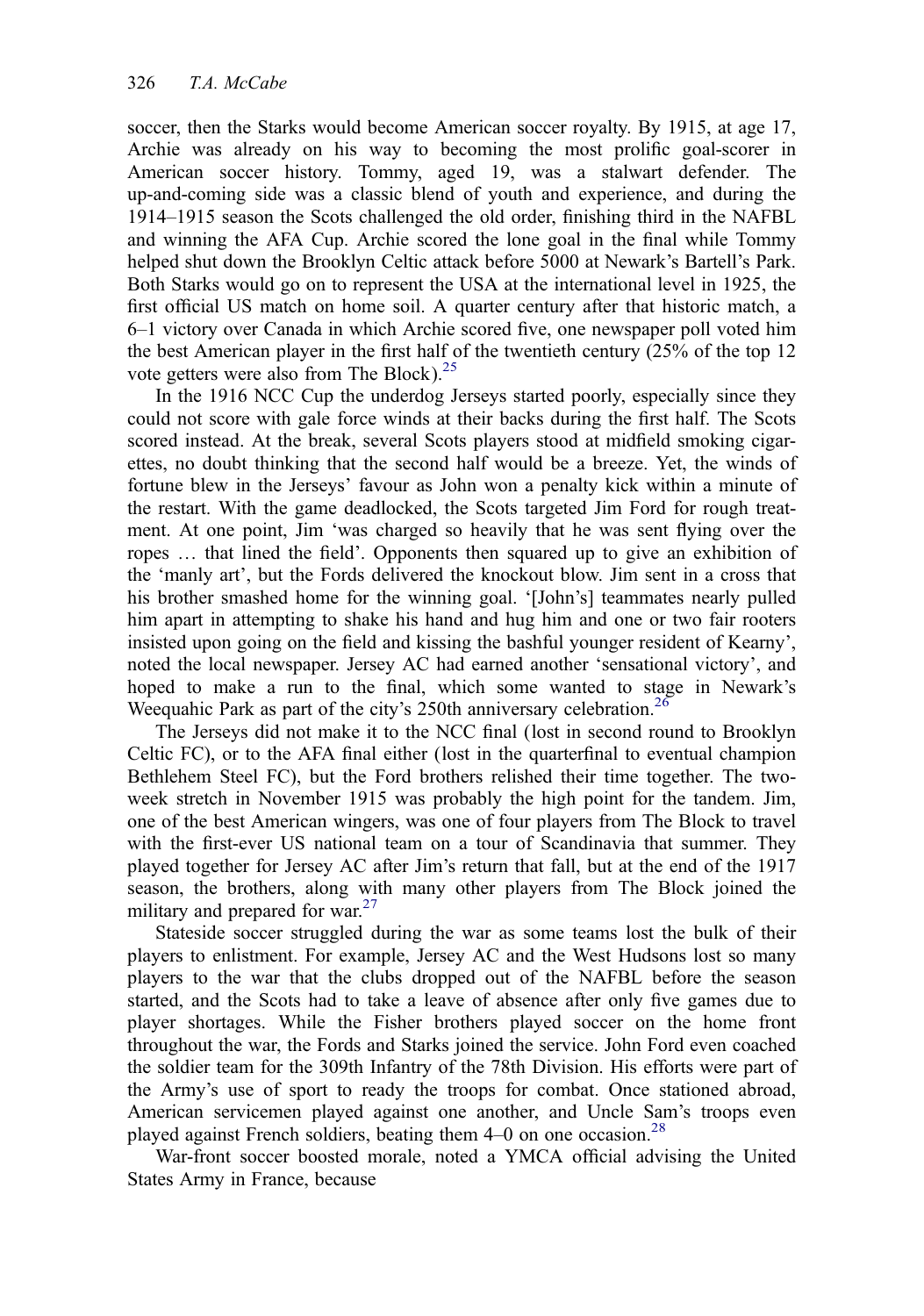a contest of this kind is not only interesting to the combatants, but provides the officers with an opportunity to thaw out a bit when they also see their subordinates sprawling about in the village street with shins barked, shirts torn, and faces covered with dirt.<sup>2</sup>

Sport allowed men to temporarily escape the horrors of war, but Thomas Cahill, editor of Spalding's Soccer Guide and secretary of the United States Football Association (founded in 1913), believed it had restorative powers, too. He said soccer served as 'one of the greatest aides possible to restore the nerves of the soldier, shattered by the crash of tremendous guns, half asphyxiated by poisonous gases, depressed by the sight of shattered comrades'. [30S](#page-10-0)ome boys from The Block suffered injuries, including George Post, who was shot in battle, and John Ford, who returned home with reduced lung capacity as a victim of mustard gas.<sup>[31](#page-10-0)</sup>

Many of the top soccer players from The Block, including Archie and Tommy Stark, Jim Ford and George Post, played for Erie AA during the 1919–1920 and 1920–1921 seasons. During the war 40 of its 50 members were stationed overseas and still other servicemen joined the Johnston Avenue athletic club upon returning home. The association's soccer team was a truly representative neighbourhood side as they had all grown up together, many on the same streets or just a few blocks away from one another. They had learned the game together, and then figuratively and literally gone to battle with one another on the fields of West Hudson and Western Europe. They had represented their clubs with pride before the war and their country during it, but in a sense, the men of Erie AA possessed a different civic pride in their immediate post-war soccer careers. When they stepped on to the dirty and dusty pitches to face their rivals – Brooklyn Celtic, Bethlehem Steel, Scottish-Americans, Robins Dry Dock of Brooklyn – they went out to play for one another and the neighbourhood that forged them.

Due in part to the soccer talent within its borders and the community pride that the team from The Block had, Erie AA became one of the top teams in the NAFBL, finishing a point behind champion Bethlehem Steel and easily winning the NJ State Cup in 1920. The following season they finished a disappointing fourth in the league, but reached the semi-final of the venerable, yet-soon-to-be defunct AFA cup. The Eries lost to eventual champions Robins Dry Dock, 1–4, in a third replay after two thrilling draws. During the course of those two seasons, the Eries fielded seven past and future US internationals, including Archie and Tommy Stark, Jim Ford, Al Blakey, George Tintle, Davey Brown, and John Hemingsley. All but Blakey, a native Philadelphian, grew up in The Block. Most of The Block's soccer stars became professionals in the newly formed American Soccer League (ASL) beginning in  $1921.^{32}$ 

Archie Stark, Davey Brown, Jim Ford and John Hemingsley were routinely among the ASL's top goal scorers. Tommy Stark and George Post were top defenders, and George Tintle, a fireman by trade, and Jim Douglas, a 1924 Olympian and 1930 World Cup member, established the long line of top goalkeepers from the area. Men from The Block more than played, though, they passed on the game to those in the neighbourhood and beyond. For example, John Ford coached Paterson FC in the ASL and led them to the NCC cup title in 1922. He also went on to coach soccer at St. Benedict's Prep in Newark, the future school of US national team stars Tab Ramos, Claudio Reyna and Gregg Berhalter. Tintle was a coach at Harrison High School, and another player-turned-coach, Fred Coggin, turned Kearny High into a perennial power. The school's best-ever team with future World Cup veterans John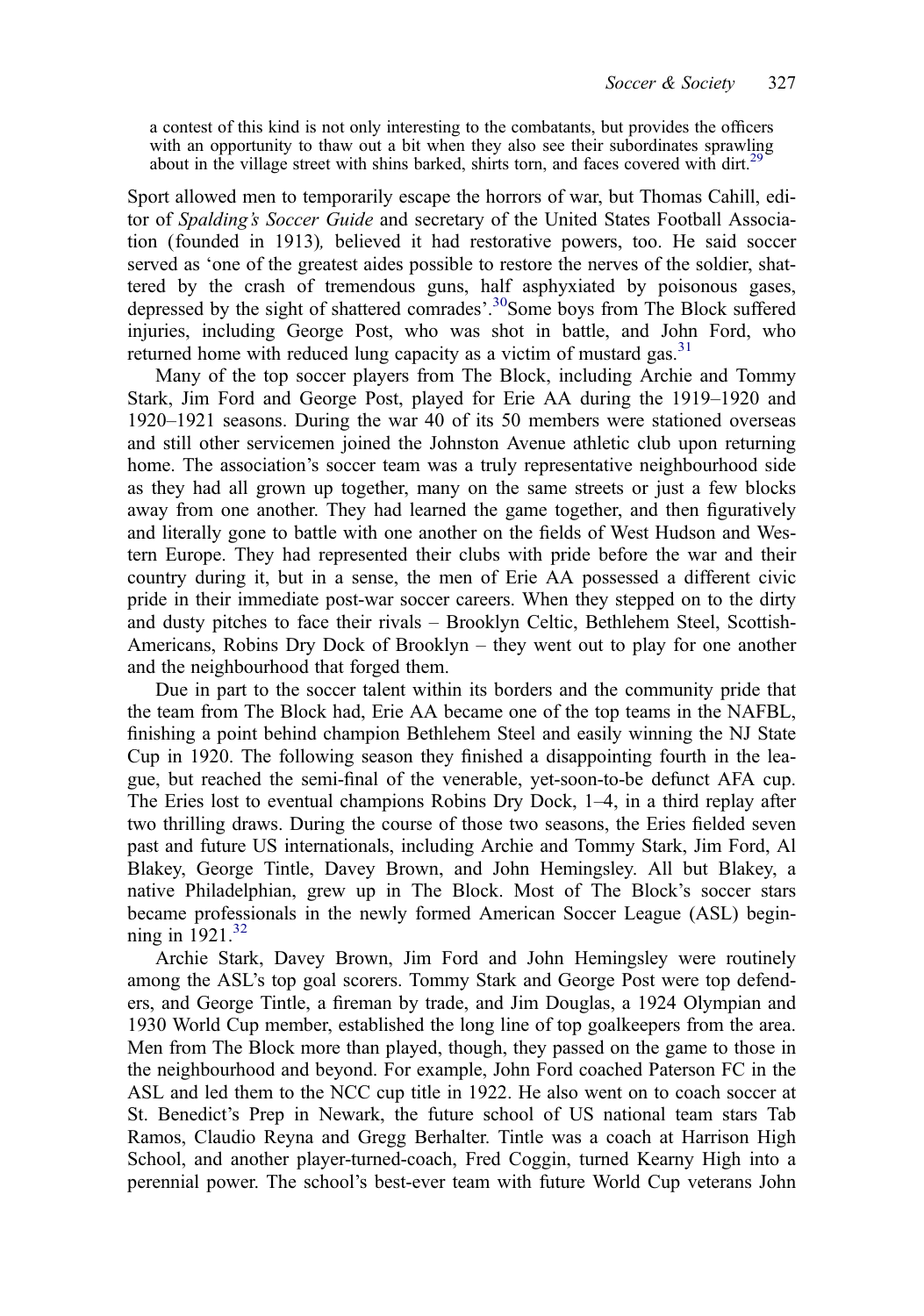<span id="page-9-0"></span>Harkes and Tony Meola appeared in 1984, 100 years after the AFA was founded in the Clark Thread Mill firehouse.

But long before the beginning of the modern history of American soccer, the gang was all there at Kearny's First Ward Republican Club. They were there to celebrate a truly special place. The Cooper's Block's tenements were torn down in the months after the first reunion in 1936, but The Block's 'alumni' returned for two more gatherings in 1946 and 1955 to remember an era when soccer was birthed and nurtured and raised in the United States. They paid tribute to the country's first and most important soccer neighbourhood.

### Disclosure statement

No potential conflict of interest was reported by the author.

#### **Notes**

- 1. The West Hudson Observer, November 24, 1936; Newark Evening News, December 15, 1936; Newark Star-Eagle, December 16, 1936; and Cooper's Block Echo, April 25, 1946.
- 2. .Congoleum News, May and June 1986; Newark Sunday Call, November 17, 1878; Newark Evening News, November 20, 1915; Shaw, A History of Essex and Hudson Counties, 611-13; van Winkle, ed., History of Hudson County, 369-71; and Coats, Seams Sewn Long Ago, 125–36.
- 3. 'Oral History Project, Town of Kearny George Rogers', December 2005, Tape No. 1.
- 4. Markovits and Hellerman, *Offside: Soccer & American Exceptionalism*, chap. 1 and 2.
- 5. Cooper's Block Echo, 1936, 1946, and 1955; Shaw, A History of Essex and Hudson Counties, 611–13; and van Winkle, ed., History of Hudson County, 369–71.
- 6. Cooper's Block Echo, 1936, 1946, and 1955.
- 7. Newark Star-Ledger, June 19, 1990.
- 8. Newark Evening News, November 20, 1915 and December 15, 1936; and Cooper's Block Echo, 1936.
- 9. Trenton Times, January 15, 1906; New York Times, January 5, 1908; and Newark Evening News, December 15, 1936.
- 10. New York Times, January 11, 1903; Kraut, Silent Travelers, xx; and Germans called soccer 'the English disease', see Hesse-Lichtenberger, TOR!, 25.
- 11. Hardy, How Boston Played, 3.
- 12. All personal records for Fisher family accessed through [www.ancestry.com;](http://www.ancestry.com) Interview with Kurt Rausch, January 14, 2015.
- 13. Congoleum News, May and June 1986.
- 14. Allaway, Rangers, Rovers & Spindles, chap. 1 and 2.
- 15. Interview with Kurt Rausch, January 14, 2015.
- 16. Ibid.
- 17. All personal records for Ford family accessed through [www.ancestry.com](http://www.ancestry.com); Interview with Melanie Ford, February 12, 2012.
- 18. van Winkle, History of Hudson County.
- 19. Cooper's Block Echo, 1936.
- 20. McCabe, 'Yankee, Cowboy, Fenian Bastard'.
- 21. Interview with Melanie Ford, February 12, 2012.
- 22. Newark Evening News, February 22, 1964.
- 23. On early American soccer organizations and cups, see Allaway, Rangers, Rovers & Spindles, 35–6, 40–2; Wangerin, Soccer in a Football World, 27–8, 30–3; Wangerin, Distant Corners, chap. 1 and 2; and McCabe, 'Loose Threads', Howler.
- 24. Jersey Journal, November 13, 1915.
- 25. Newark Evening News, February 22, 1915, March 3, 1915, April 14, 1915, March 5, 1950; Newark Star-Ledger, March 21, 1978.